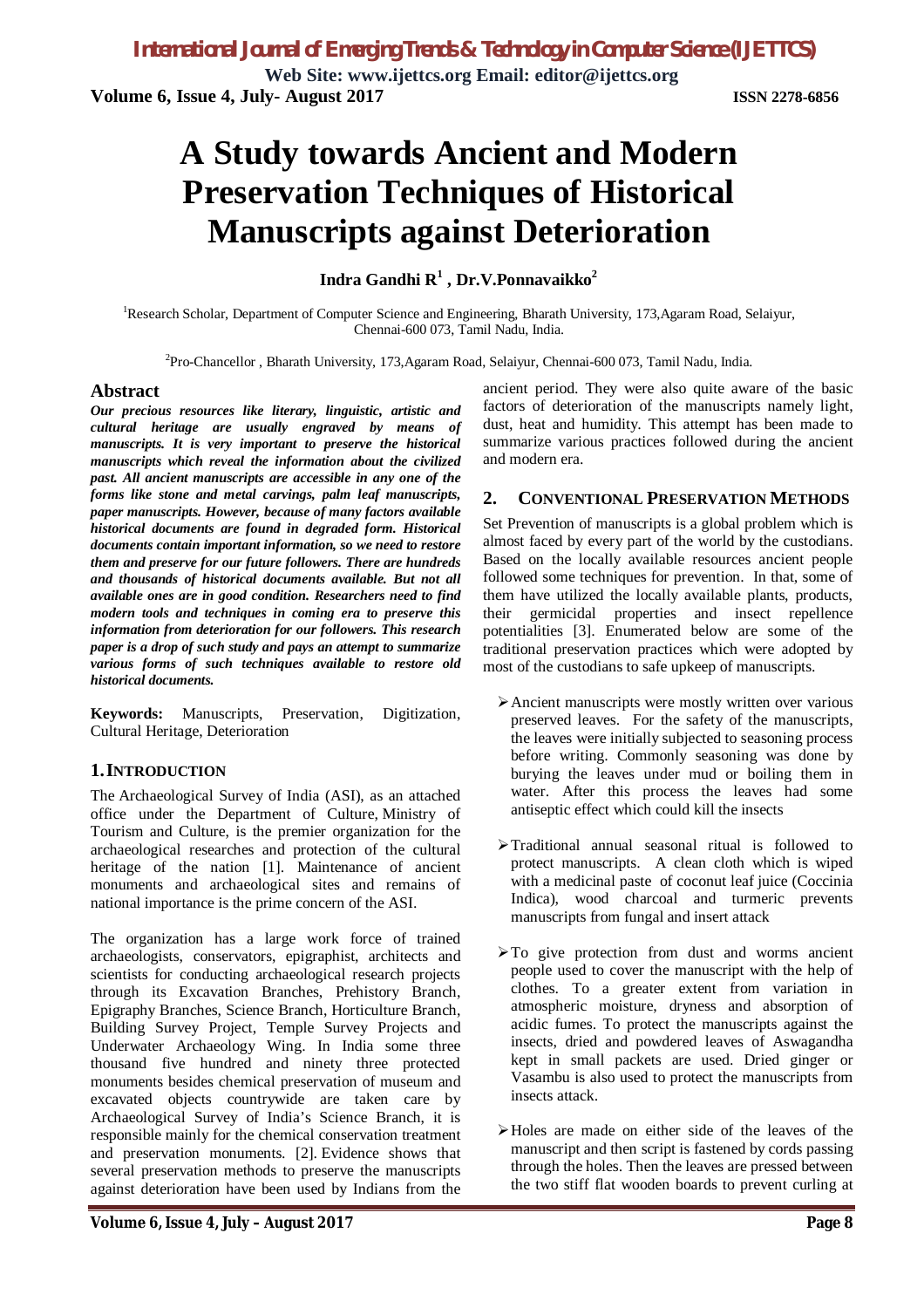# *International Journal of Emerging Trends & Technology in Computer Science (IJETTCS)*

**Web Site: www.ijettcs.org Email: editor@ijettcs.org**

# **Volume 6, Issue 4, July- August 2017 ISSN 2278-6856**

the edges. Chipping of leaves are also done by abrasion technique.

- Usually manuscripts of palm leaves are wrapped in red or yellow colour clothes. It is believed that red colours repel the insects and yellow colour clothes made up of using turmeric possess some germicidal action against insects.
- $\triangleright$  To avoid the effect of climatic changes, the bundles of manuscripts are kept in heavy wooden chest. In order to control the insects attack on the palm leaves manuscripts, they were exposed to the kitchen smoke. Even though this smoke will deposit over the palm leaves, it has the capacity to repel the insects.
- Another ancient way of palm leaf manuscripts preservation is stringing together with a bamboo and a string of cotton or silk. This technique keeps the leaves intact. Keeping palm leave manuscript in underground cells is also followed for preservation.
- $\triangleright$  Yet another way is the use of the environmental changes that happens in certain months for preservation. One such method is exposing leaves to the Sun in the month of August which kills the worms that distorts the leaves.
- $\triangleright$  The nicotinic acid present in the dried Tamakhu leaves packed in small cloth bags or spread on the cupboards, wooden stories or shelves also protect the manuscripts against attack of insects.
- Applying herbal lemon-grass oil over leave manuscripts controls/destroys the growth of microorganisms and strengthens the leaves of the manuscripts.
- Powdered vermillion or kumkum fruit powders are used as insect repellent. The roots of dried sweet flag kept in small bags and placed in the cup boards where the manuscripts are there act as a very good insect killer. Powdered Ajwain, and the seed of custard apple also act as insecticide and fungicide.
- Oil extracts from black pepper, sandal wood and clove are also used in the restoration of palm leaf manuscripts. Commonly in most of the libraries the sandal wood dust is used to get rid off the insects.
- Neem oil is also used to protect the manuscripts from insects. It contains limonoids which can control the growth of the insects. They don't kill the insects instantly but affect reproductive system of the insects and control the birth of new born one.
- Dried neem leaves and seeds are also used to kill the insects in order to prevent the manuscripts. So that they have been used widely since ancient times. Mint

leaves are also used to protect the manuscripts by controlling ants and cockroaches.

- $\triangleright$  Same way the aroma of Indian worm wood bears known as Naga-damani, Black-Cumin are also used as insect repellentto get rid of insects and to prevent the growth of micro organisms. The raw seeds of Blackcumin spread over the manuscripts keep the insects away.
- Commonly all types of manuscripts are kept in Neem wooden planks stories to control the insect attack and ward off termite.
- $\triangleright$  Indians use naturally obtained camphor to preserve their valuable documents from insects attack. In this technique, camphor is placed in small bags and kept inside the storage media. Instead of natural camphor, synthetic camphor oil is also used to protect palm leaf manuscript from insects.
- Attacks of white ants can be prevented by keeping a sort Pandi grass over bundles of manuscripts.

All the above listed preservation techniques serve better if resources are limited. Usually the entire collection will be better served by giving more attention for storage through basic preservation treatments, rather than through a series of restorations of individual manuscripts. Each series of preservation techniques consumes hundreds of hours and incurring further maintenance. There is an alternate solution to preserve the manuscripts in a better manner than the traditional ones which is easily accessible by all.

### **3.DIGITIZATION PRESERVATION METHODS**

Deterioration is one of the major problems in the management of manuscript collections. It is mostly because of nature. So that attentions should be given on preservation of content along with the physical preservation of the manuscripts. Traditional tools used for preservation procedure is not effective and efficient. [7]

In some cases, physical preservation of manuscripts is impossible too. Digitizing historical cultural architecture is a trend on international preservation [4]. The digital preservation is suggested and followed as it can preserve the manuscripts with its own physical features and contents.

In the recent days digital archiving has been applied for several purposes. Particularly for large collections, the question of wise use of available resources must always be considered. The process of maintaining digital objects as long as required, in a form which is authentic and accessible to users needs to be considered [5].

The term digital preservation is defined by Encyclopedia of Information Technology, as "The process of maintaining, in a condition suitable for use, materials produced in digital formats". Dispute of physical